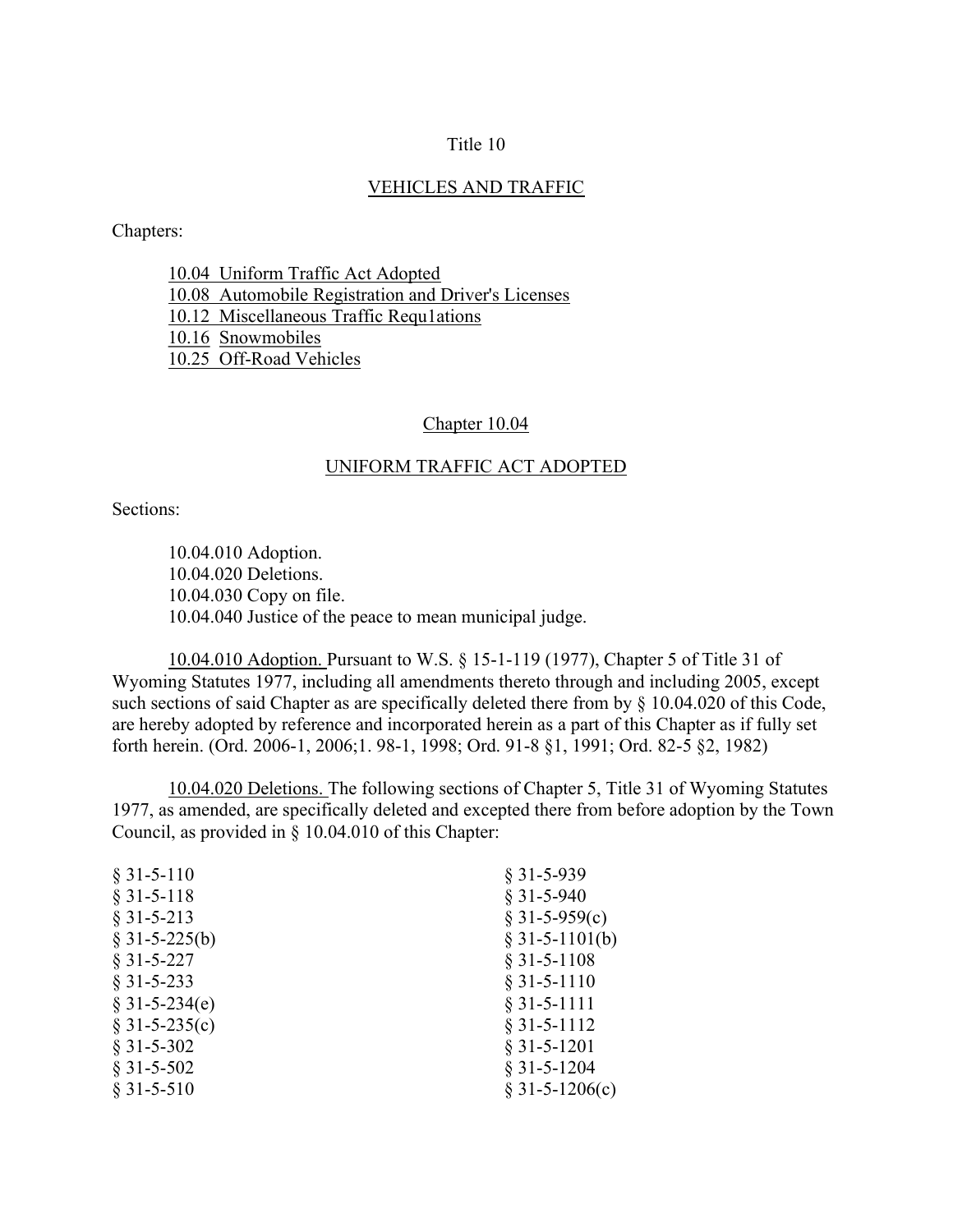| $§$ 31-5-511  | $§ 31-5-1212$                                                                              |
|---------------|--------------------------------------------------------------------------------------------|
| $§$ 31-5-613  | $§$ 31-5-1501                                                                              |
| $§$ 31-5-937  | $§$ 31-5-1502                                                                              |
| $§$ 31-5-938  | $§$ 31-5-1503                                                                              |
| $§$ 31-5-1504 | $§$ 31-5-1505                                                                              |
| $$31-5-1506$  | $§$ 31-5-1507                                                                              |
|               | (Ord. 2006-2, 2006, Ord. 98-2, 1998; Ord. 91-19 §1, 1991; Ord. 83-2 §1, 1983; Ord.82-5 §3, |
| 1982)         |                                                                                            |

10.04.030 Copy on file. One copy of such provisions shall be kept in the office of the town clerk for examination and inspection. (Prior code §5-103)

10.04.040 Justice of the peace to mean municipal judge. Whenever reference is made in the Uniform Act Regulating Traffic on Highways to justice of the peace, said words are amended to and intended to refer to municipal judge and municipal court. (Prior code §5-103)

## Chapter 10.08

## AUTOMOBILE REGISTRATION AND DRIVER'S LICENSE

### Sections:

10.08.010 License plates and registration. 10.08.020 Display of License plates and registration. 10.08.030 Dealer plates. 10.08.040 Temporary permit. 10.08.050 Registration by nonresidents. 10.08.060 Driver's license. 10.08.070 Minimum driver's age. 10.08.080 Instruction permit. 10.08.090 Motorcycle instruction permit. 10.0S.100 Display of driver's license. 10.08.110 Return of license. 10.08.120 Unlawful use of license. 10.08.130 Permitting unauthorized minor to drive. 10.08.140 Permitting unauthorized minor to drive. 10.08.150 Driving while license suspended.

10.08.010 License plates and registration. It is unlawful for any person to willfully mutilate or alter any current number plate, or to mutilate or alter any current certificate of registration, or for any owner of a registered motor vehicle to permit the motor vehicle to be operated with the number plate or plates so mutilated or obscured as to prevent the number from being easily read. (Ord. 84-4 §2(part), 1984)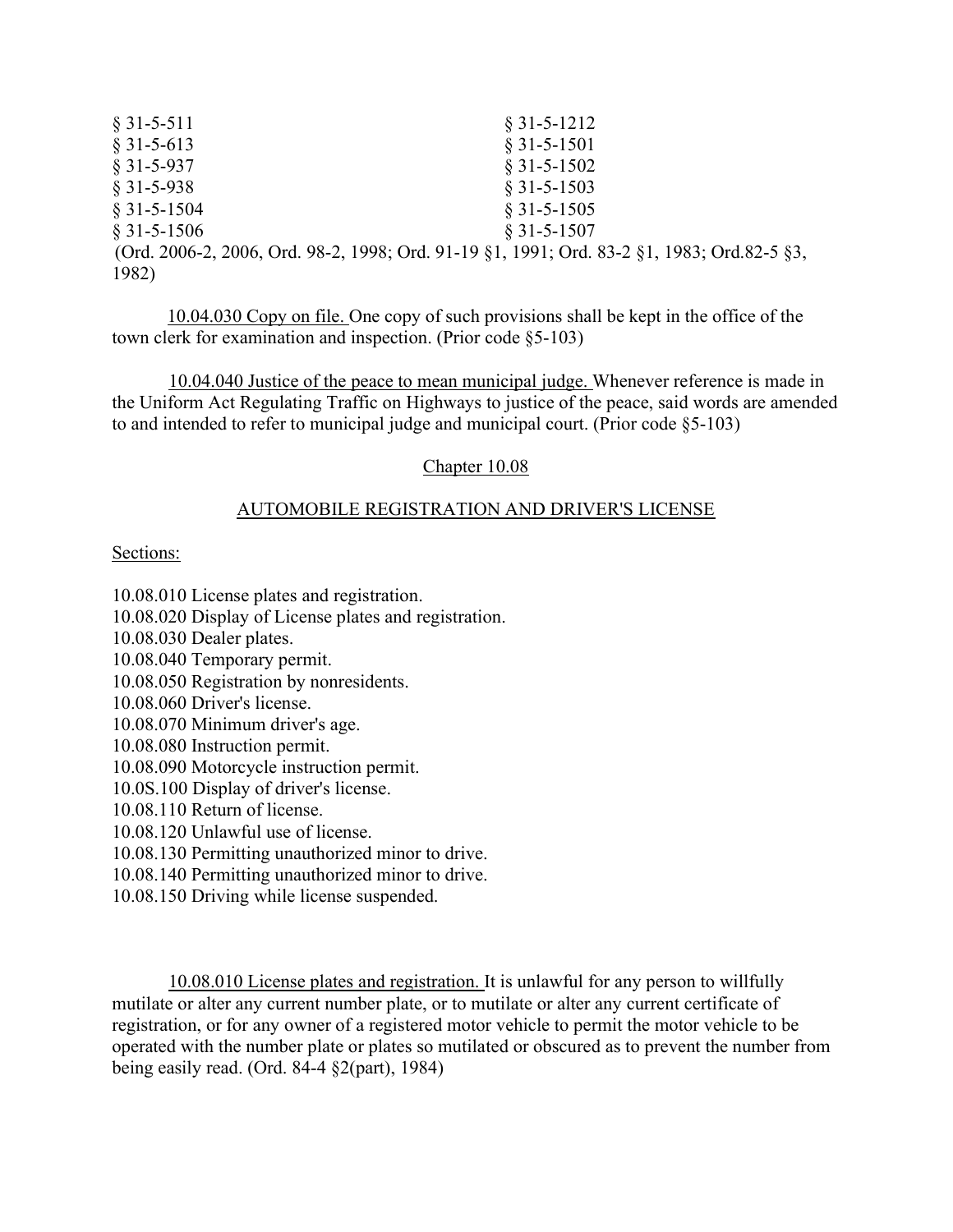10.08.020 Display of license plates and registration. No person shall operate, nor shall an owner knowingly permit to be operated, upon any highway any vehicle required to be registered unless there is attached thereto and displayed a valid registration plate or plates except as otherwise expressly permitted by Wyoming statutes. No person shall lend to another any license registration number plate, special number plate or permit issued to him if the person desiring to borrow the same would not be entitled to the use thereof, nor shall any person knowingly permit the use of any of the same by one not entitled thereto, nor shall any person display upon a vehicle any registration number plate, special number plate or permit not issued for such vehicle or not lawfully used thereon under this section. (Ord. 84-4 §2(part) , 1984)

10.08.030 Dealer plates. No dealer plate shall be used upon any vehicle unless the vehicle is included as a part of the dealer's inventory and held for sale or demonstration or for delivery prior to sale while the vehicle is being operated on a public street or highway and used principally in the conduct of the dealer's business. No dealer plate shall be used upon any vehicle rented, leased or loaned by a dealer or used by the dealer as a wrecker or delivery truck or used as a personal car, truck or other motor vehicle. (Ord. 84-4 §2(part), 1984)

10.08.040 Temporary permit. It is unlawful to use a temporary permit issued by the state of Wyoming or a renewed temporary permit issued by the state of Wyoming beyond the fifteenday limit from the date of issuance on the date of renewal. (Ord. 84-4 §2(part) , 1984)

10.08.050 Registration by nonresidents. Unless the motor vehicle remains in the state for more than one hundred twenty days in a twelve-month period, Wyoming registration and fee payment provisions shall not apply to a motor vehicle or trailer owned by a nonresident of this state if the owner complies with motor vehicle registration laws of the country or state of his residence and conspicuously displays his registration number as required by law or if the person primarily using the vehicle is a student at the University of Wyoming or a state community college. The owner or operator of a vehicle operated within this state for gain or profit or for transportation to or from employment, or any motor vehicle the owner or operator of which is employed in this state, shall immediately obtain Wyoming registration plates. (Ord. 84-4 §2(part), 1984)

10.08.060 Driver's license. No person is permitted to have more than one valid driver's license at any time unless the state of Wyoming specifically allows the possession of more than one license under §31-7-106(c) W.S. 1977. (Ord. 84-4 §2(part) , 1984) 10.08.070--10.08.1:

 10.08.070 Minimum driver's age No person under the age of sixteen shall drive or operate a motor vehicle unless that person has a valid instructional permit for the particular type of motor vehicle which the person is driving or operating. (Ord. 84-4 §2(part) , 1984)

10.08.080 Instruction permit. No person who has only been issued an instruction permit shall drive or operate a motor vehicle unless accompanied by a person at least eighteen years of age who has been licensed as a driver for the type or class of vehicle being used for at least one year, who is fit and capable of exercising control over the vehicle and who is occupying a seat beside the driver. (Ord. 84-4 §2(part) , 1984)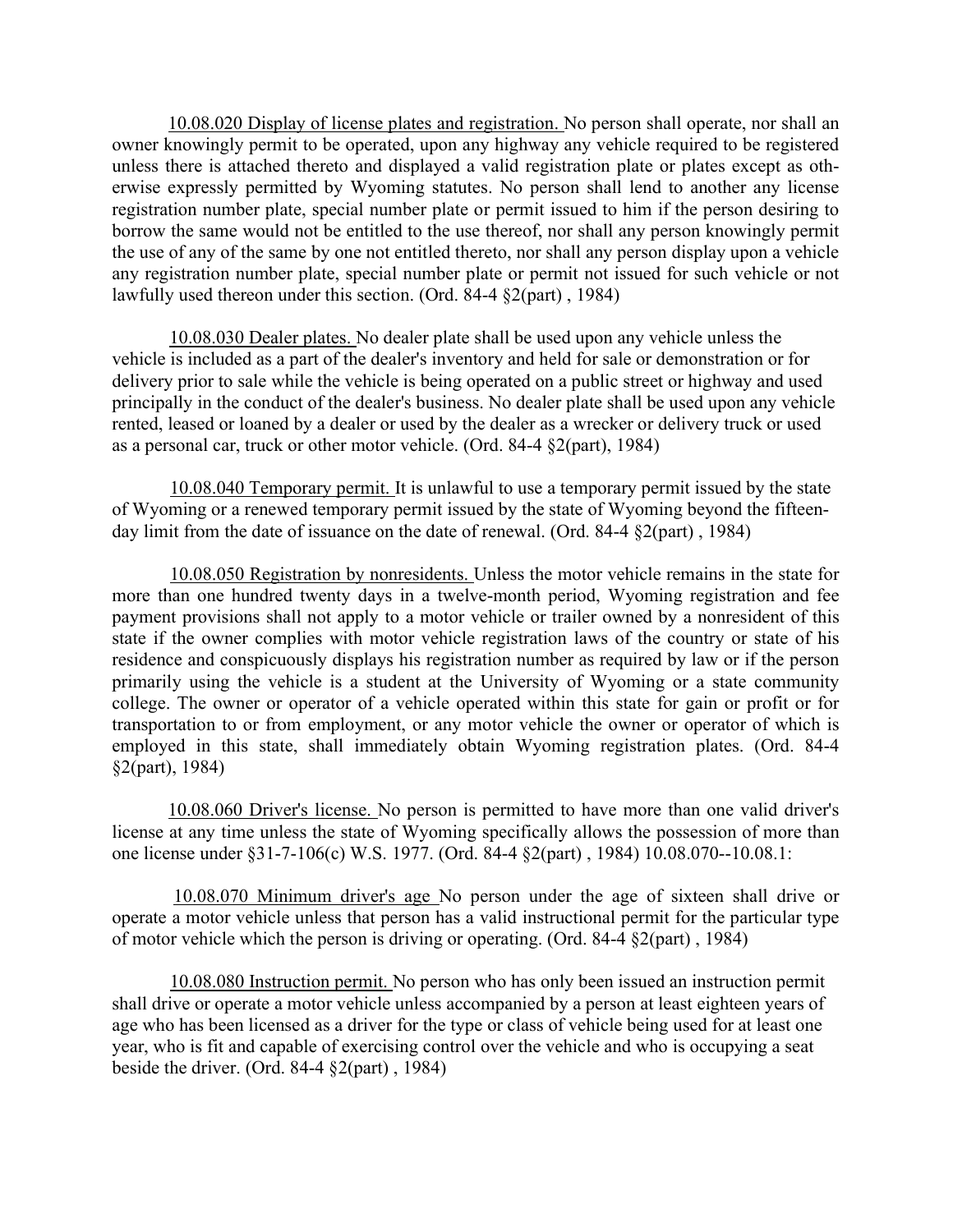10.08.090 Motorcycle instruction permit. No person shall drive or operate a motorcycle with a passenger when the driver or operator has only been issued a motorcycle instruction permit. (Ord. 84-4 §2(part) , 1984)

10.08.100 Display of driver's license. Every licensee shall have his driver's license in his immediate possession at all times when operating a motor vehicle and shall display the license upon demand of any judicial officer, municipal court judge or any officer or agent of the division or any police officer of the state, county or municipality. However, no person charged with violating this section shall be convicted if he produces in court a driver's license previously issued to him and valid at the time of his arrest. (Ord. 84-4 §2(part), 1984)

10.08.110 Return of license. Any person whose license has been canceled, suspended or revoked shall immediately return his/her license to the State of Wyoming Motor Vehicle Division. Failure to immediately return the license shall constitute a violation of this section. (Ord. 84-4 §2(part) , 1984)

10.08.120 Unlawful use of license. It is unlawful for any person to do the following:

A. To display or permit to be displayed, or have in his possession any canceled, revoked, suspended, fictitious or fraudulently altered driver's license;

 B. To lend his driver's license to any other person or knowingly permit the use thereof by another;

C. To display or represent as one's own any driver's license not issued to him;

D. To fail or refuse to surrender to the department upon lawful demand any driver's license which has been suspended, revoked or canceled;

 E. To use a false or fictitious name in any application for a driver's license or to knowingly make a false statement or to knowingly conceal a material fact or otherwise commit a fraud in any application;

F. To permit any unlawful use of a driver's license issued to him. (Ord. 84-4 §2(part) , 1984)

10.08.130 Permitting unauthorized minor to drive. No person shall cause or knowingly permit any minor under the age of eighteen to drive or operate a motor vehicle within the town when the minor is not properly licensed under the state of Wyoming. (Ord. 84-4  $\S2$ (part), 1984)

10.08.140 Permitting unlicensed person to drive. No person shall authorize or knowingly permit a motor vehicle owned by him/her to be driven or towed upon any highway by any person who is not licensed for the type or class of

vehicles being driven or towed. (Ord. 84-4 §2(part), 1984)

10.08.150 Driving while license suspended. A. No person whose license or registration or nonresident's operating privilege has been suspended or revoked shall drive or operate any motor vehicle in the town;

B. No person shall knowingly permit another whose license or registration or nonresident's operating privilege has been suspended or revoked to drive the person's motor vehicle in the town.

C. No person shall forge, or without authority, sign any notice that a policy or bond is in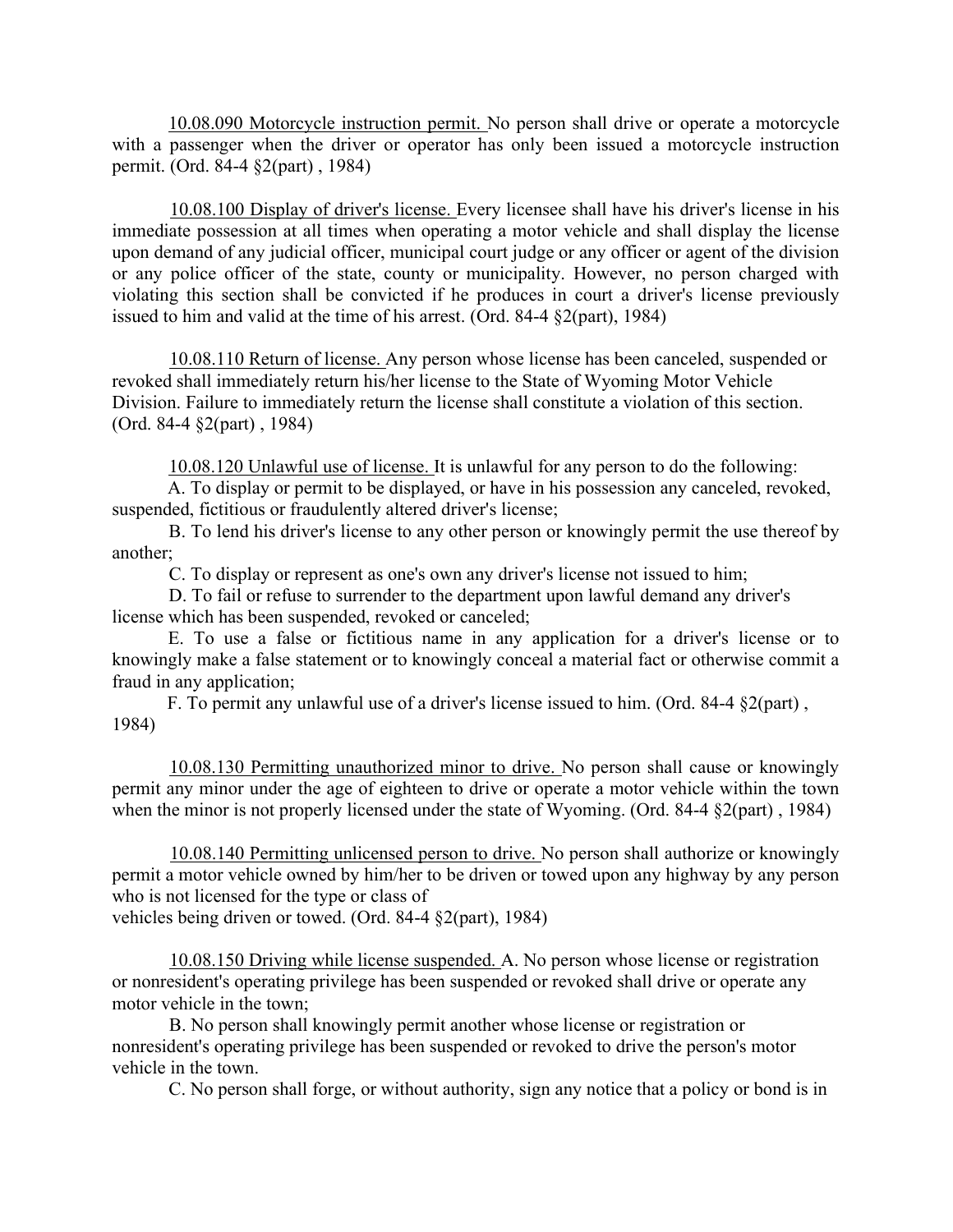effect, or any evidence of proof of financial responsibility, or file or offer for filing any such notice or evidence of proof knowing or having reason to believe that it is forged or signed without authority. (Ord. 84-4 §2(part), 1984)

## Chapter 10.12

## MISCELLANEOUS TRAFFIC REGULATIONS

#### Sections:

10.12.010 Careless driving.

10.12.020 Speed or acceleration contests or exhibiting on streets or highways-Prohibited.

10.12.025 Engine retarding brakes prohibited.

10.12.030 Traffic control devices.

10.12.040 Miscellaneous offenses.

10.12.050 Failure to maintain liability coverage

10.12.060 Safety belt use required

10.12.010 Careless driving. Any person who drives any motor vehicle in a careless and imprudent manner, without due regard for the width, grade, curves, corner, traffic and use of the streets and highways and all other attendant circumstances is guilty of careless driving. . (Prior code §5-107)

10.12.020 Speed or acceleration contests or exhibiting on streets or highways- prohibited. No person shall engage in any motor vehicle speed or acceleration contest, or exhibition of speed or acceleration on any highway or street within the town without approval of such use by the town council. No person shall aid or abet in any such motor vehicle speed or acceleration contest or exhibition upon any highway or street, without approval of such use by the town council. No person shall for the purpose of facilitating or aiding or as an incident to any motor vehicle speed or acceleration contest upon a highway or street, in any manner obstruct or place or assist in placing any barricade or obstruction upon any highway or street without approval of such use by the town council. (Prior code §5313)

10.12.025 Engine retarding brakes prohibited.

A. It shall be unlawful for the operator of any truck to intentionally use an engine retarding brake on any public highway, street, parking lot or alley within the corporate limits, except in the case of an extreme emergency.

B. For purposes of this section engine retarding brakes are defined to include, but not be limited to, C Brakes, PacBrakes, TekBrakes, Jake Brakes, Jacobs Brakes, and any other type of engine retarder or compression brakes commonly utilized within the trucking industry.

C. Violation of this section is a misdemeanor punishable by a fine of not more than \$750.00. (Ord. 2005-3, 10/10/2005)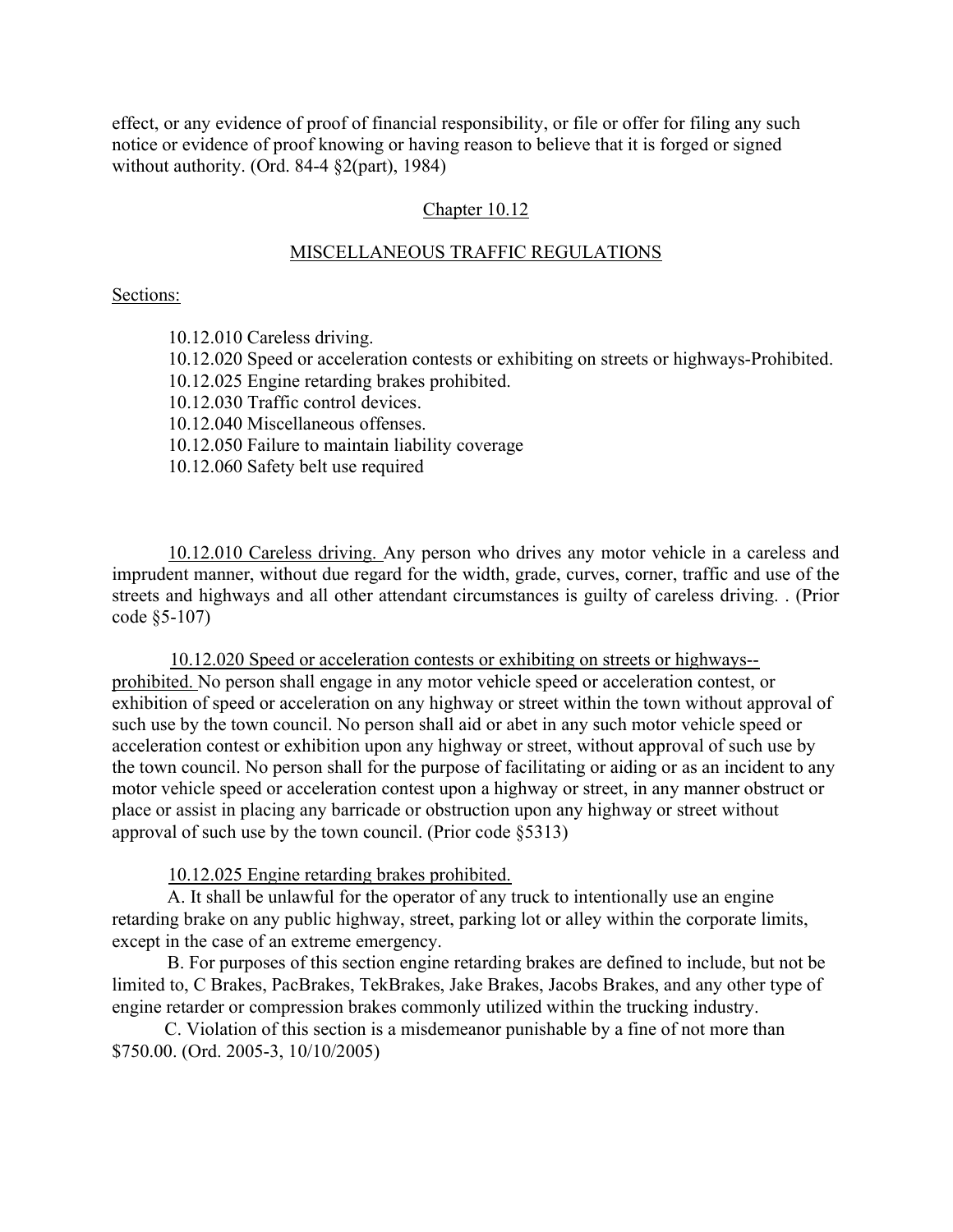## 10.12.030 Traffic control devices.

A. The town councilor chief of police is authorized to determine the manner in which motor vehicles should be operated or parked within the town, including controls on passing, turning, speed, right-of-way, stop or other controls as deemed necessary. When said controls are indicated by appropriate signs, traffic control devices or markings on the roadway and are clearly visible to an ordinarily observant person, every driver of a vehicle shall obey the directions thereof.

B. Except when a special hazard or condition exists that requires a lower speed, the limits specified in this section shall be the maximum lawful speed, and no persons shall drive a vehicle on any local street in excess of such maximum limit:

1. Twenty miles per hour on any local street, specifically excluding U.S. 189 and those sections of certain streets as set forth in subsection 2 and 3 of this section;

2. Fifteen miles per hour on First Street between Chalfant and six hundred feet east of Rakestraw;

 3. Fifteen miles per hour on Rakestraw between First and Second Streets. (Ord. 83-2 §3, 1983)

10.12.040 Miscellaneous offenses. It is unlawful for any person not the owner or operator thereof, to tamper, meddle or interfere with any vehicle, or to start or attempt to start the machinery or animal thereof, while the same is standing still, or to puncture or otherwise mutilate the tires, or to scratch, mark, or otherwise deface the body or the apparatus thereof, or to take or remove from said vehicle any part or portion of the machinery, equipment, or other portion thereof, or to throw, cast or hurl any stone, rock, snowball, glass or other missile at any vehicle or the occupants thereof. (Prior code §5-121)

10.12.050 Failure to maintain liability coverage.

A. No owner of a motor vehicle required to be registered shall operate or permit the operation of such motor vehicle without having in full force and effect a motor vehicle liability policy in amounts provided by Wyoming Statute § 31-9-405(b) or a bond in amounts provided by Wyoming Statute § 31-9-1O2(a)(xi). Violation of this section is a misdemeanor punishable by a fine of not more than \$750.00.

B. Excusable neglect or mistake by another is a defense for any violation of this subsection. If evidence of excusable neglect or mistake by another is presented and the defendant is convicted, the court may consider this evidence in imposing a penalty under this section.

C. This section does not apply to a vehicle owned by a nonresident and registered in a state requiring insurance if a vehicle insurance policy meeting requirements of the laws and regulations of that state is in effect or if it otherwise complies with the laws of that state concerning compulsory financial responsibility.

 D. Any police officer issuing a citation for any moving violation under Wyoming Statute §§ 31-5-101 through 31-5-1402 or inspecting any vehicle, shall require the operator of any motor vehicle required to be registered to produce evidence of whether the operator or owner of the motor vehicle has in full force and effect a motor vehicle liability policy as required by this section. If the operator cannot show written proof of financial responsibility, the driver shall have seven days to produce such proof. Any operator or owner of a motor vehicle required to be registered who is not able to demonstrate evidence of compliance with subsection A of this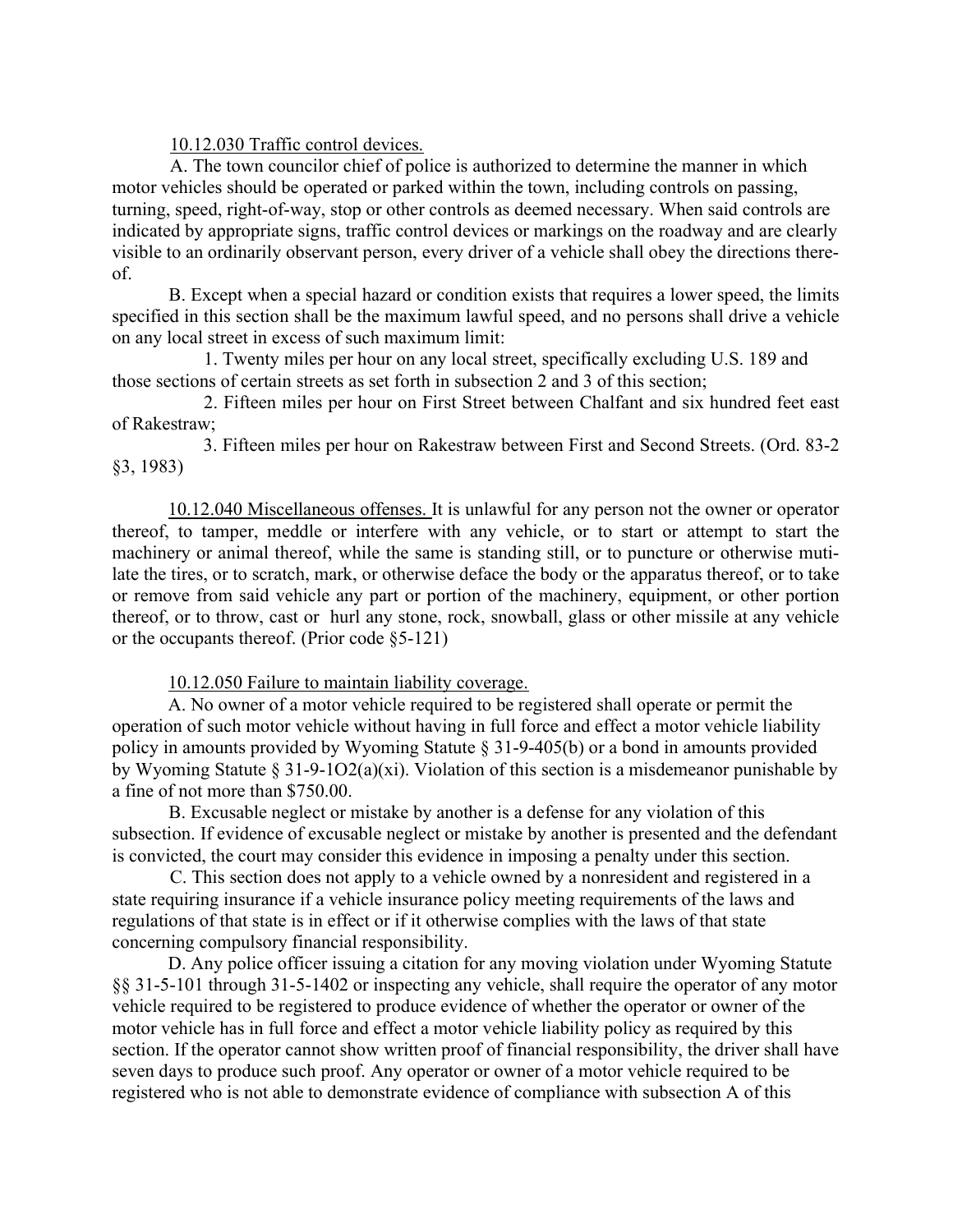section may be charged with violating that subsection. No operator or owner of a motor vehicle charged with violating this section shall be convicted if the operator or owner produces in court one of the following which was valid at the time of arrest or at the time the citation was issued:

1. A liability insurance policy previously issued to the operator or owner; or

2. Evidence of a bond on file with the Department of Transportation in amounts provided by Wyoming Statute  $\S 31-9-1O(2a)(xi)$ .

E. This section does not apply to:

1. Self-insurers pursuant to Wyoming Statute § 31-9-414;

2. A vehicle owned by the United States government, any state or political subdivision thereof which is self-insured;

 3. A vehicle meeting the requirements of Wyoming Statutes §§ 31-9-408 and 319- 409;

5. A commercial vehicle registered or proportionally registered in this and any other jurisdiction provided the vehicle is covered by a vehicle insurance policy complying with the laws of any other jurisdiction in which it is registered. (Ord. 2002-6, 7/8/2002).

10.12.060 Safety belt use required.

A. Each driver and passenger of a motor vehicle operated within the Town limits shall wear, and each driver of a motor vehicle shall require that a passenger under 12 years of age shall wear, a properly adjusted and fastened safety belt when the motor vehicle is in motion on public streets and highways.

 B. For purposes of this section, "safety belt" means a passenger restraint which was installed when the vehicle was manufactured.

C. Subsection A of this section does not apply to:

 1. Any person who has a written statement from a physician that it is not advisable for the person to wear a safety belt for physical or medical reasons;

 2. Any passenger vehicle which is not required to be equipped with safety belts under federal law;

 3. A carrier of the United States postal service performing duties as a postal carrier;

 4. Any person properly secured in a child safety restraint system in accordance state law; or

5. Any person occupying a seat in a vehicle in which all operable safety restraints are being used by the driver or passengers and any person occupying a seat in a vehicle originally manufactured without a safety belt.

D. No motor vehicle shall be halted solely for a violation of this section. A citation for a moving violation of the motor vehicle laws of this state shall be issued prior to issuance of a citation for violating seat belt usage requirements of this section.

E. All citations for violations of the traffic ordinances of the Town shall contain a notation by the issuing officer indicating whether the driver and passengers complied with this section. Compliance with this section shall entitle a licensee to a \$10.00 reduction in the fine otherwise imposed by any court having jurisdiction over the alleged offense. The driver who violates this section may be issued a citation and may be subject to a fine of not more than \$25.00. Any passenger who violates this section may be issued a citation and may be subject to a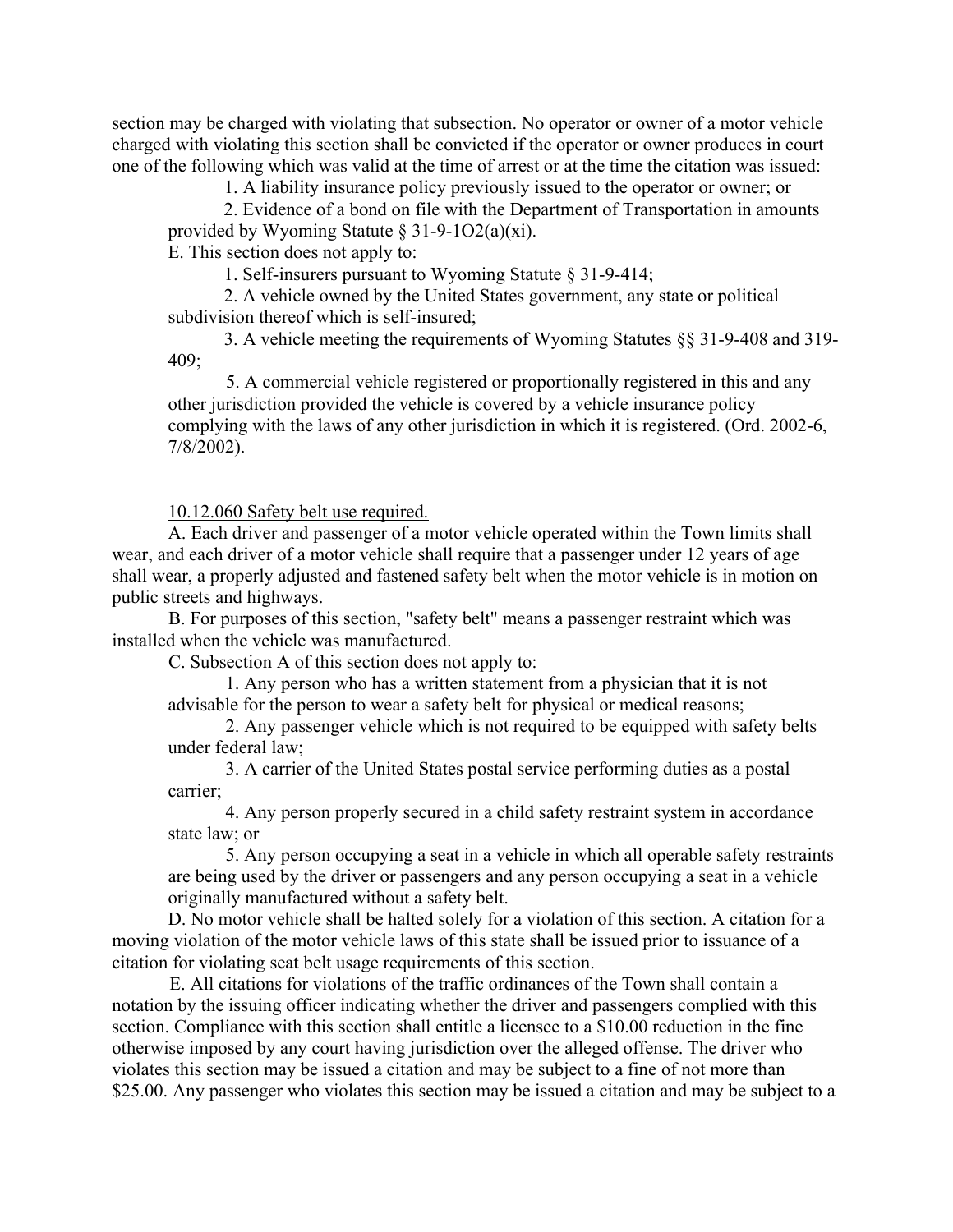fine of not more than \$10.00. (Ord. 2002-5, 7/8/2002)

# Chapter 10.16 **SNOWMOBILES**

Sections:

10.16.010 Defined and use restricted. 10.16.020 Prohibited vehicles. 10.16.030 Permitted operations. 10.16.040 Registration. 10.16.050 Towing. 10.16.060 Safety equipment. 10.16.070 Over-snow vehicle operators and passengers required to wear safety helmets. 10.16.080 Mufflers. 10.16.090 Brakes. 10.16.100 Inspections. 10.16.110 Rules of the road. 10.16.120 Hours of operation.

10.16.010 Defined and use restricted. "Over-snow vehicle" means any mechanically driven vehicle of a type which utilizes sled type runners, or skis or any endless belt tread or combination of these, designed primarily for operation over snow. No over-snow vehicle shall be operated within the town limits of the town in violation of any town ordinance. (Ord. 91-9 §1, 1991: prior code §5-108)

10.16.020 Prohibited vehicles. No over-snow vehicle shall be operated within the corporate limits which are propeller driven or which have tracks capable of damaging road surfaces. (Prior code §5-109)

10.16.030 Permitted operations. Over-snow vehicles shall operate over designated roadways when the same shall be snow covered or snow packed only, and such vehicles shall not be permitted to operate on the sidewalks. (Prior code §5-110)

10.16.040 Registration. No over-snow vehicle shall be operated within the town limits of the town without proper and valid registration in accordance with the laws of the state of Wyoming. (Ord. 91-20 §1, 1991: prior code §5-111)

10.16.050 Towing. No over-snow vehicle shall pull any skier, sled or other combination vehicle by rope or flexible coupling. All sleighs or cutters shall be safely and securely affixed to the over-snow vehicle by direct coupling, solid tongue, or triangular shaped tow-bar not to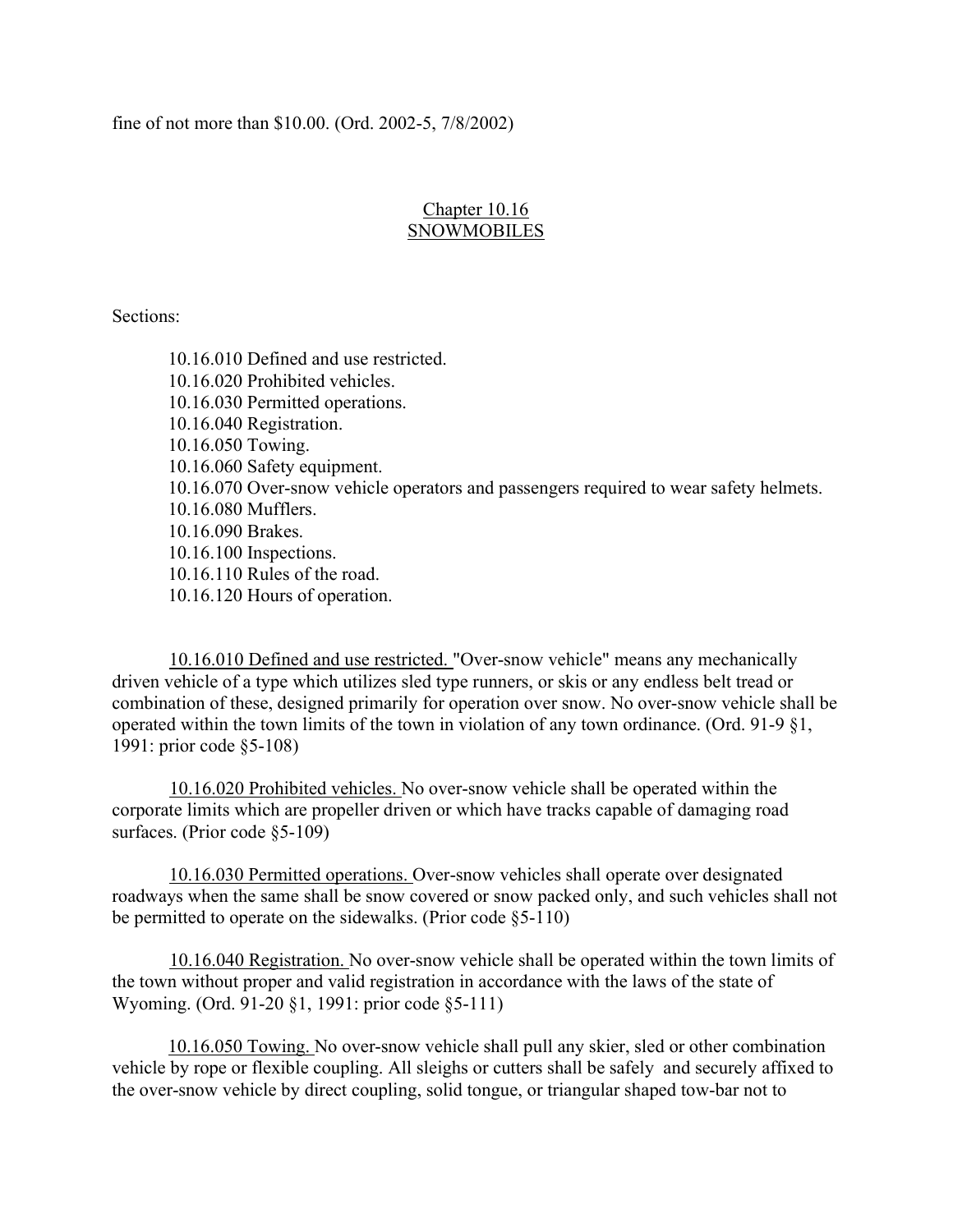exceed forty inches in length, being securely affixed to two points on the sleigh or cutter with one flexible joint at the center of the over-snow vehicle. (Prior code §5112)

10.16.060 Safety equipment. It shall be a misdemeanor for any person to drive or move or for the owner to cause or knowingly permit to be driven or moved on any roadway, any oversnow vehicle or combination of vehicles which is in such unsafe condition as to endanger any persons or property, or which does not contain those parts or is not at all times equipped with such equipment in proper condition and adjustment as required by this chapter or which is equipped in any manner in violation thereof. (Prior code §5-113)

10.16.070 Over-snow vehicle operators and passengers required to wear safety helmets. It is unlawful for any person to operate or ride upon or be towed behind any over snow vehicle within the town without wearing a safety helmet designed for that purpose. (Prior code §5-114)

10.16.080 Mufflers. Every over-snow vehicle shall be at all times equipped with a muffler in good working order and in constant operation to prevent excessive or unusual noise and annoying smoke. (Prior code §5-115)

10.16.090 Brakes. Every over-snow vehicle shall be equipped with brakes adequate to control the movement of and to stop and hold such vehicle. (Prior code §5-116)

10.16.100 Inspections. The town police and members of the state highway patrol and county officials may at any time upon reasonable cause to believe that an over-snow vehicle is unsafe or not equipped as required by this chap- ter, or that its equipment is not in proper adjustment or repair, require the driver of such vehicle to stop and submit such vehicle to an inspection and test with reference thereto as may be appropriate. No person shall operate any vehicle after receiving notice with reference thereto as above provided except as may be necessary to return such vehicle to the residence or place of business of the owner or driver or to a garage, until said vehicle and its equipment have been placed in proper repair and adjustment and otherwise made to conform to the requirements of this chapter. (Prior code §5-118)

10.16.110 Rules of the road. Every operator of an over-snow vehicle shall observe all of the rules of the road pertaining to vehicles, and, in addition, shall yield the right-of-way to motor vehicles. All ordinances of the town pertaining to the operation of vehicles, to the extent that the same are not in conflict herewith, shall be applicable to the operation of over-snow vehicles and are adopted by reference and made a part hereof, the same as if set forth fully herein. In addition, allover-snow vehicles shall come to a complete stop at each and every street intersection or when coming out of an alley or off of private property upon or to cross a street before proceeding. Over-snow vehicles shall not be allowed to operate along paved streets or highways and will only be allowed to cross said streets at intersections. (Prior code §5-119)

10.16.120 Hours of operation. No snowmobile shall be operated within the town between the hours of nine-thirty p.m. and one half-hour before sunrise. (Prior code §5-120)

## Chapter 10.25 OFF-ROAD VEHICLES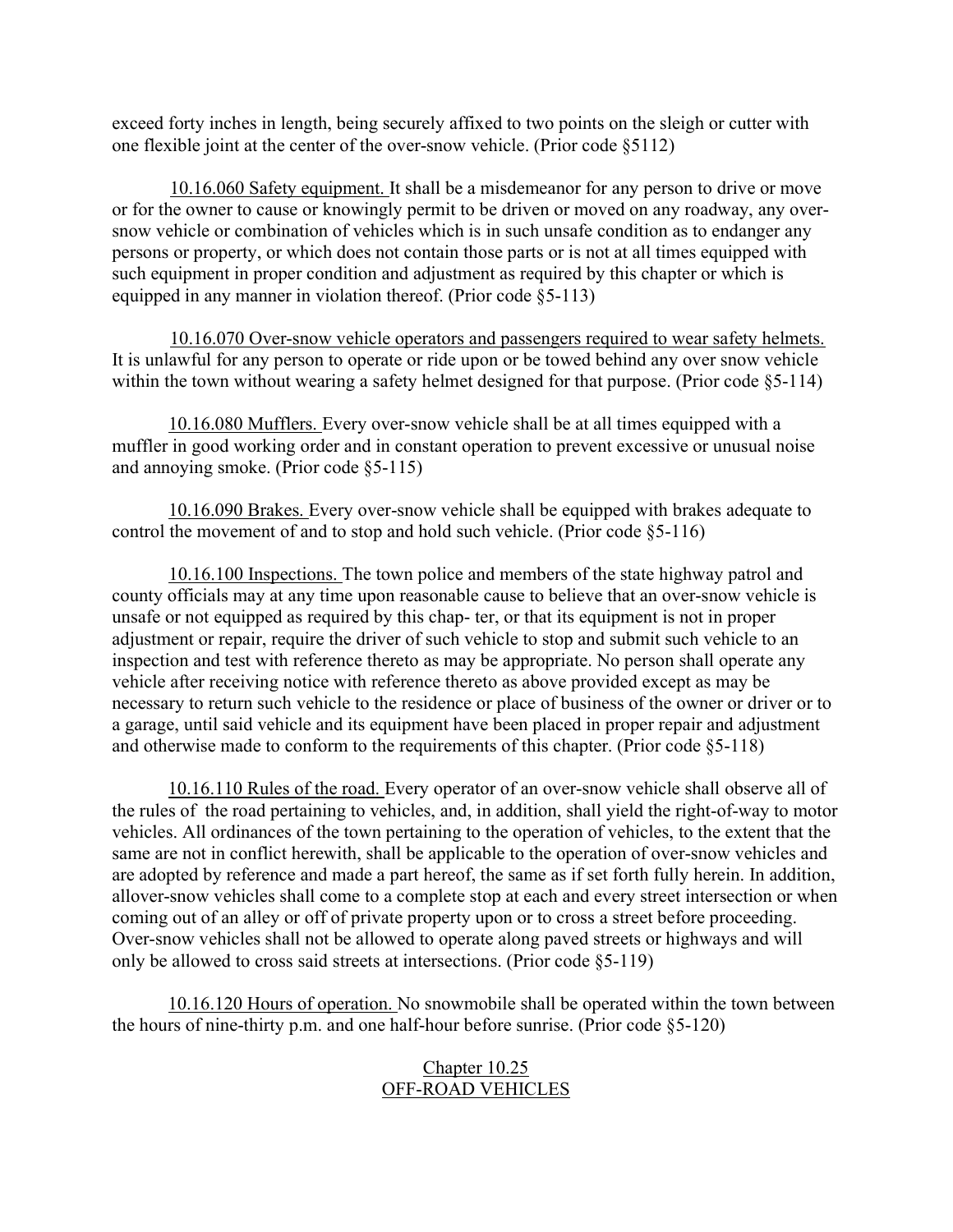## Sections:

10.25.010 General Definitions. 10.25.020 Off-Road Recreational Vehicles. 10.25.030 Incidental Operation.

# 10.25.010: GENERAL DEFINITIONS

# OFF-ROAD RECREATIONAL VEHICLE PER WYOMING STATUTE § 31-1-101(K):

- A. Type 1 Any recreational vehicle primarily designed for off-road use which has an unladen weight of one thousand one hundred  $(1,100)$  pounds or less;
- B. Type 2 Any unlicensed motorcycle which has an unladen weight of six hundred (600) pounds or less and is designed to be ridden off-road with the operator astride upon a seat or saddle and travels on two (2) tires; and
- C. Type 3 Any multi-wheeled motorized vehicle not required by law to be licensed and is designed for cross-country travel on or over land, sand, snow, ice or other natural terrain and has an unladen weight of more than nine hundred (900) pounds.
- OPERATOR: Every person who operates or is in actual physical control of the operation of an off-road vehicle.

# 10-25-020: OFF-ROAD RECREATIONAL VEHICLES:

- Off-road recreational vehicles may be operated on the streets, roads and travel routes under the control of the Town of Marbleton subject to compliance with the following requirements:
- A. The off-road recreational vehicle shall display the current State of Wyoming off-road recreational vehicle registration decal;
- B. The operator must have a valid driver's license;
- C. Crossings of main-travelled roadways by the off-road recreational vehicle shall be made at right angles to the roadway or as nearly as practicable, but in any case, yielding the right-of-way to all traffic in the main-travelled roadway;
- D. When operating at any time from one-half (1/2) hour after sunset to one-half (1/2) hour before sunrise, the off-road recreational vehicle shall be equipped with a use lighted lamp and illuminating devices in accordance with Wyoming Statues § 31-5-910 through 31-5-940;
- E. The off-road recreational vehicle shall be equipped with an adequate braking device that may be operated either by hand or foot; and
- F. The off-road recreational vehicle shall be equipped with a noise muffler which produces a propulsion noise level of not more than one hundred two (102) decibels at twenty (20) inches in a stationary test.